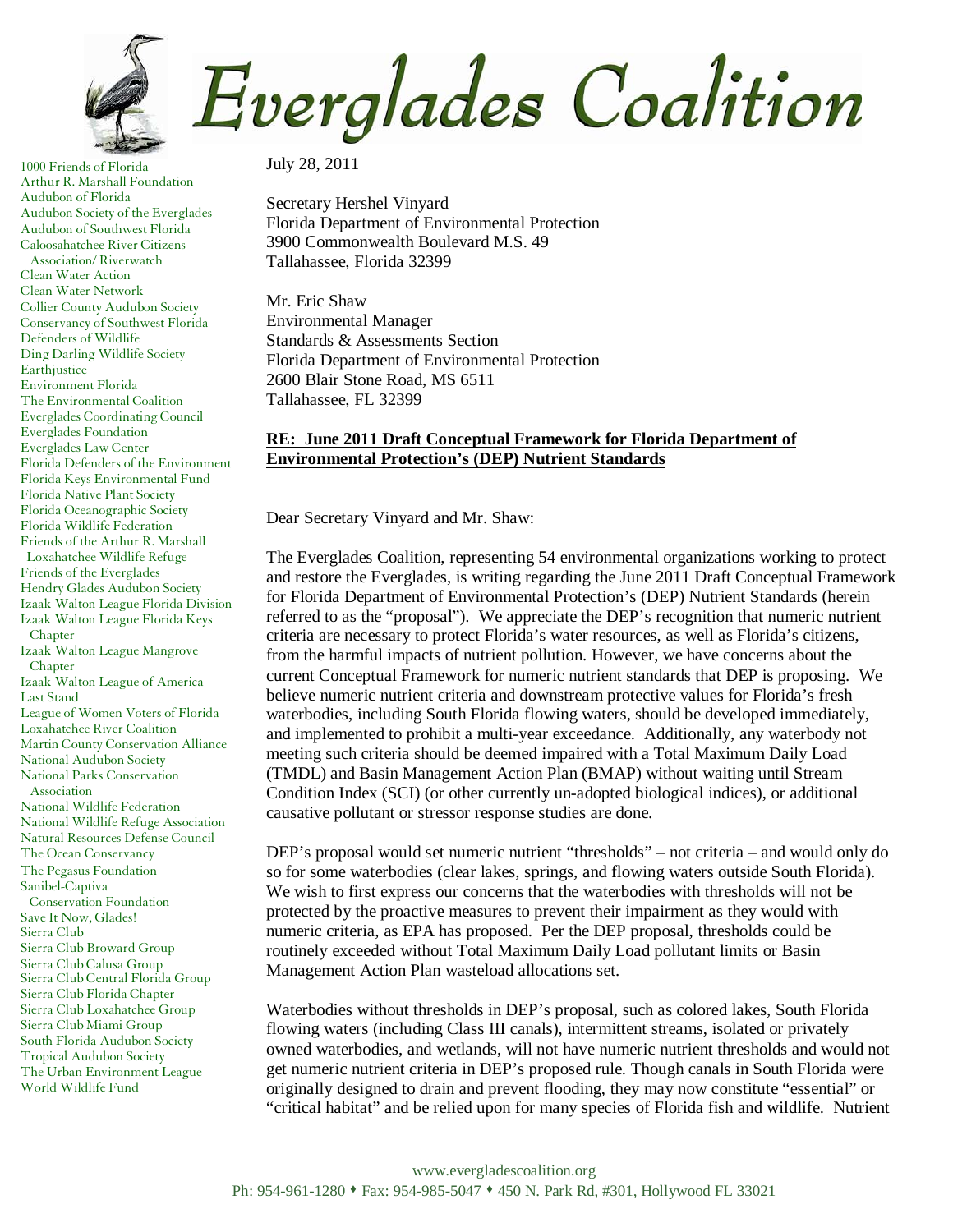criteria for canals are also important because almost every canal in South Florida eventually drains to our rivers and streams and then into our lakes, estuaries or the Everglades. The DEP proposal would not assign any numeric thresholds, or numeric criteria, for South Florida flowing waters including Class III canals.

The DEP proposal would also not set numeric downstream protective values (DPVs) for upstream flowing waterways as the EPA has proposed. DPVs are essential for effectively providing downstream water quality protection. The proposed narrative approach of "not causing or contributing to downstream water quality impairment" is already currently in use, and has not prevented such impairment from occurring. The in-stream thresholds are set to maintain the health of the waterbody itself, without regard to what is needed to protect downstream waterbodies. Without numeric downstream protective values, there is no proactive mechanism to ensure loads upstream are in alignment with meeting downstream nutrient pollution limits ahead of the TMDL process, which is activated only after the waterbody is impaired.

The proposal's requirement to fail a biological health assessment before potentially setting criteria also reflects a reactive approach that would not prevent impairment to the extent that criteria without such a requirement would. Additionally, the SCI or other unspecified measures of floral health mentioned here are not current approved water quality standards and are not appropriate to be incorporated as such for many of the systems for which they are being proposed.

Additionally, the proposal requirement that thresholds could not be exceeded 2 times in every 5 years, or 1 in 3 excluding "extreme events," creates multi-year exceedance of the thresholds, which were set in order to prevent harm. The EPA's proposal already set extremely lenient guidelines for criteria implementation: 1. nutrient standards could not be exceeded more than 1 time in every 3 years; and 2. averaging across a whole year would be allowed even though nutrient pollution-related events are more seasonal. Implementation standards that allow thresholds to be exceeded over multiple years without limit and loading reduction requirements, as found in the DEP proposal, will not improve nutrient pollution control or water quality.

The current Impaired Waters Rule (IWR) listing process would also be further complicated by the DEP proposal. It would no longer allow for impairment determinations on surrogate parameters, such as the use of the EPA approved and finite existing chlorophyll-*a* state water quality standards. Additionally, applying revised assessment area boundaries to assessment of other pollutants could nullify over a decade of existing assessment, leave insufficient data set sizes for further assessment, and obstruct the pollution-reduction actions already underway.

Moreover, this proposal would put waterbodies that do have multi-year exceedance on a "study list," where they would be in limbo from further action indefinitely until funding constraints allow for biological assessments and a host of other studies to theoretically verify whether criteria development is even warranted.

Only current state nutrient TMDLs would be incorporated as Site Specific Alternative Criteria (SSACs) in this proposal and not the EPA TMDLs that haven't been adopted by the state. This leaves the National Pollution Discharge Elimination System (NPDES) permits held by point sources within the EPA TMDL basins as the only avenue for reductions, neglecting nonpoint sources that would be left unregulated and without nutrient limits. Even the NPDES permit limits in those basins might not be revised, if the new additional biological assessment proposed is never done or does not yield an "unhealthy" response.

Overall, instead of dealing with the current nutrient impairment determination process as it existed prior to EPA's intervention, the DEP proposal would perpetuate and further exacerbate the time and difficulty involved, by continuing the case-by-case interpretation of nutrient criteria. The process is further complicated by the addition of clauses which allow for multi-year exceedance of ambiguous thresholds and the requirement of further biological assessments if a prolonged excursion is detected. We are ultimately concerned that this process will